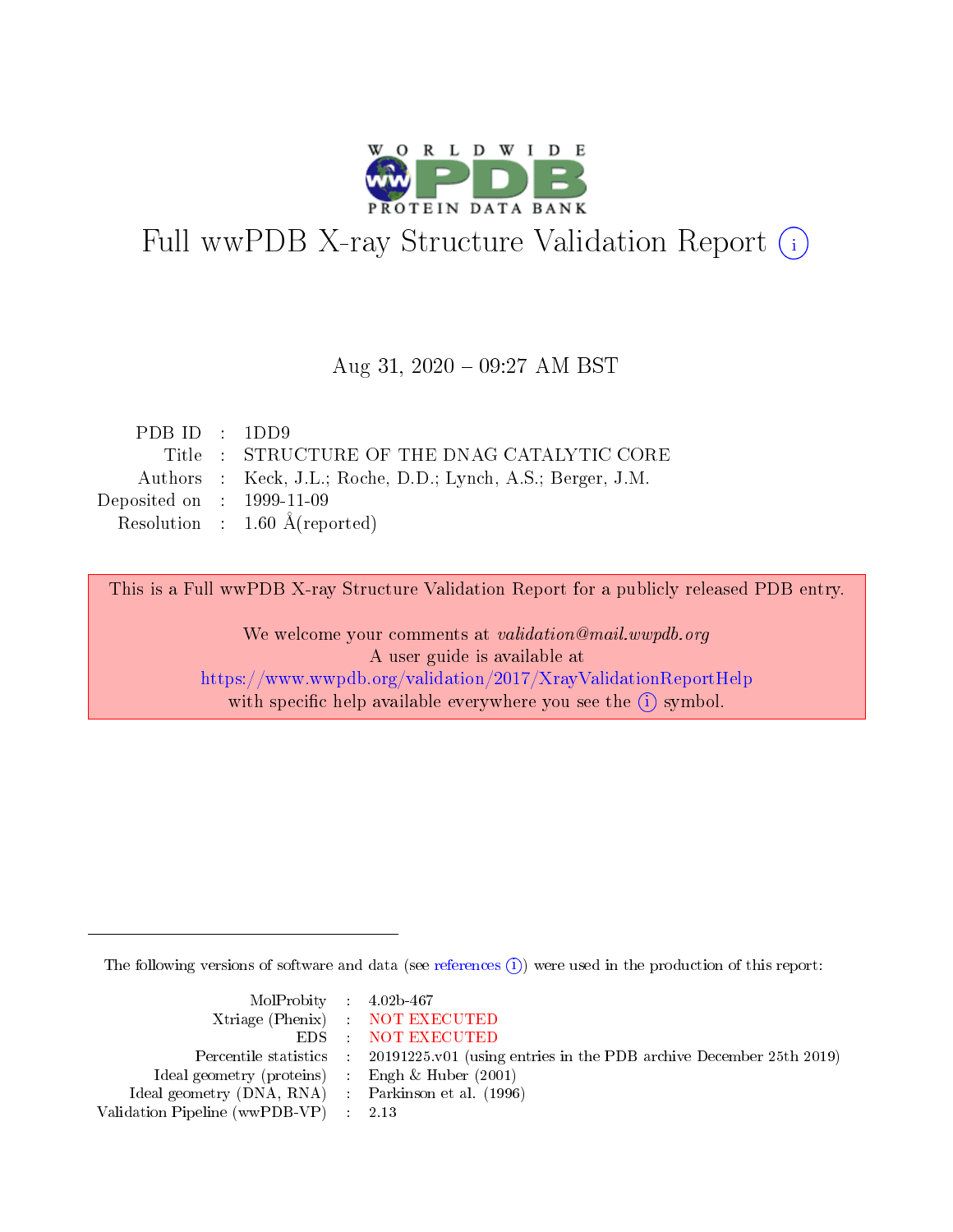# 1 [O](https://www.wwpdb.org/validation/2017/XrayValidationReportHelp#overall_quality)verall quality at a glance  $(i)$

The following experimental techniques were used to determine the structure: X-RAY DIFFRACTION

The reported resolution of this entry is 1.60 Å.

Percentile scores (ranging between 0-100) for global validation metrics of the entry are shown in the following graphic. The table shows the number of entries on which the scores are based.



| Metric                | Whole archive<br>(# $\rm{Entries}$ ) | Similar resolution<br>$(\#\text{Entries}, \text{resolution range}(\text{\AA}))$ |  |  |
|-----------------------|--------------------------------------|---------------------------------------------------------------------------------|--|--|
| Clashscore            | 141614                               | $3665(1.60-1.60)$                                                               |  |  |
| Ramachandran outliers | 138981                               | $3564(1.60-1.60)$                                                               |  |  |
| Sidechain outliers    | 138945                               | $3563(1.60-1.60)$                                                               |  |  |

The table below summarises the geometric issues observed across the polymeric chains and their fit to the electron density. The red, orange, yellow and green segments on the lower bar indicate the fraction of residues that contain outliers for  $\geq=3$ , 2, 1 and 0 types of geometric quality criteria respectively. A grey segment represents the fraction of residues that are not modelled. The numeric value for each fraction is indicated below the corresponding segment, with a dot representing fractions  $\leq=5\%$ 

Note EDS was not executed.

| Mol | Chain | Length     | Quality of chain |     |    |
|-----|-------|------------|------------------|-----|----|
|     |       | 990<br>ooc | 71%              | 18% | 8% |

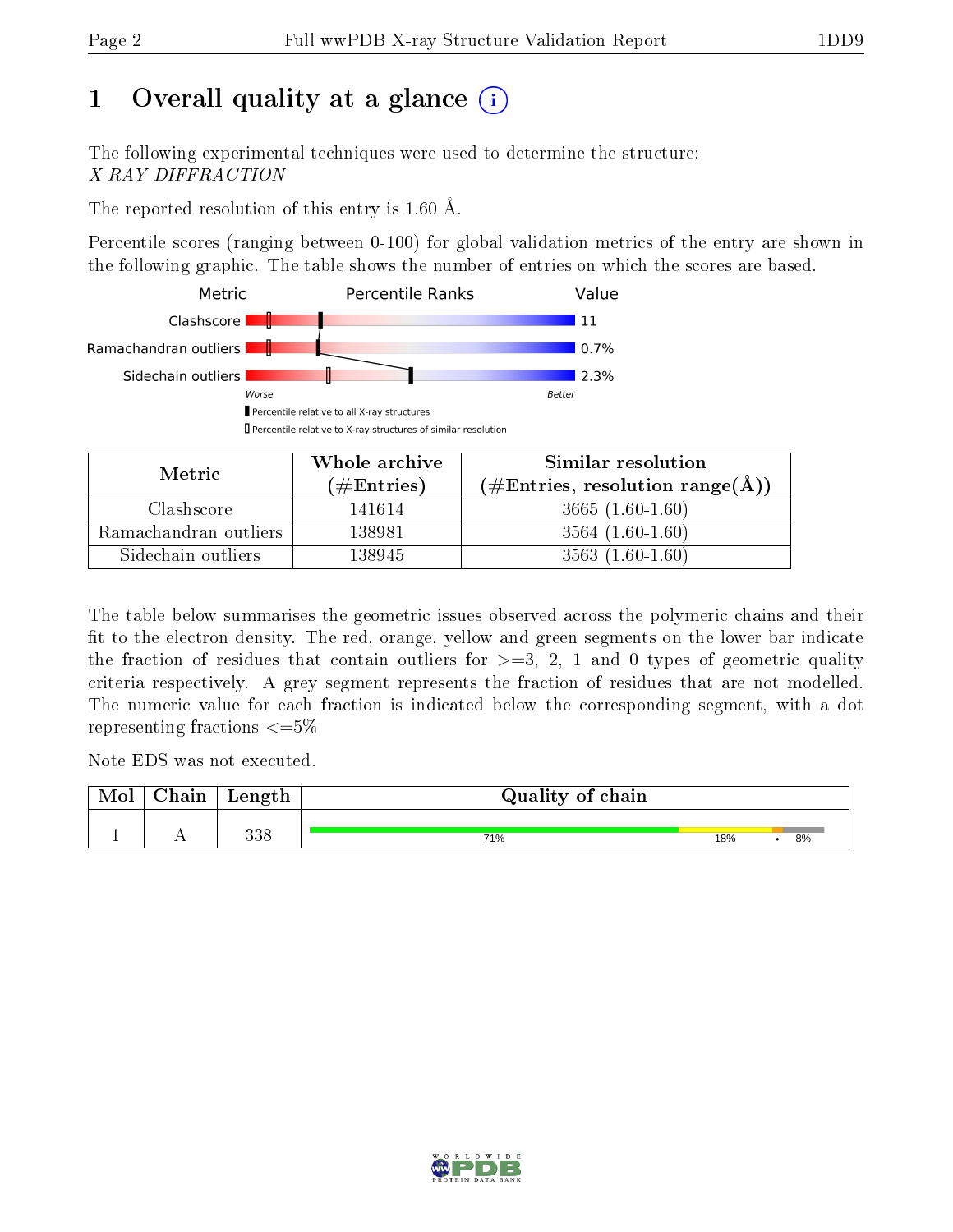# 2 Entry composition (i)

There are 3 unique types of molecules in this entry. The entry contains 2693 atoms, of which 0 are hydrogens and 0 are deuteriums.

In the tables below, the ZeroOcc column contains the number of atoms modelled with zero occupancy, the AltConf column contains the number of residues with at least one atom in alternate conformation and the Trace column contains the number of residues modelled with at most 2 atoms.

• Molecule 1 is a protein called DNA PRIMASE.

| Mol | ⊤ Chain <sup>⊥</sup> | $^\shortparallel$ Residues | $\rm{Atoms}$        |      |     |     | $\text{ZeroOcc} \mid \text{AltConf} \mid \text{Trace}$ |  |  |
|-----|----------------------|----------------------------|---------------------|------|-----|-----|--------------------------------------------------------|--|--|
|     |                      | 310                        | $\rm Total$<br>2458 | 1548 | 439 | 460 |                                                        |  |  |

There are 15 discrepancies between the modelled and reference sequences:

| Chain | Residue | Modelled   | Actual     | Comment               | Reference                              |
|-------|---------|------------|------------|-----------------------|----------------------------------------|
| А     | 96      | MET        | GLU        | <b>EXPRESSION TAG</b> | UNP P0ABS5                             |
| A     | 97      | $\rm{ARG}$ | VAL        | <b>EXPRESSION TAG</b> | UNP P0ABS5                             |
| A     | 98      | <b>GLY</b> | PRO        | <b>EXPRESSION TAG</b> | UNP P0ABS5                             |
| А     | 99      | <b>SER</b> | PHE        | <b>EXPRESSION TAG</b> | UNP P0ABS5                             |
| А     | 100     | HIS        | GLU        | <b>EXPRESSION TAG</b> | UNP P0ABS5                             |
| А     | 101     | <b>HIS</b> | ALA        | <b>EXPRESSION TAG</b> | UNP P0ABS5                             |
| А     | 102     | <b>HIS</b> | GLY        | <b>EXPRESSION TAG</b> | UNP P0ABS5                             |
| А     | 103     | <b>HIS</b> | <b>SER</b> | <b>EXPRESSION TAG</b> | UNP P0ABS5                             |
| А     | 104     | HIS        | GLY        | <b>EXPRESSION TAG</b> | UNP P0ABS5                             |
| А     | 105     | <b>HIS</b> | <b>PRO</b> | <b>EXPRESSION TAG</b> | UNP P0ABS5                             |
| А     | 106     | <b>GLY</b> | SER.       | <b>EXPRESSION TAG</b> | UNP P0ABS5                             |
| А     | 107     | <b>SER</b> | <b>GLN</b> | <b>EXPRESSION TAG</b> | UNP P0ABS5                             |
| А     | 108     | <b>GLY</b> | ILE        | <b>EXPRESSION TAG</b> | UNP P0ABS5                             |
| A     | 109     | <b>SER</b> | GLU        | <b>EXPRESSION TAG</b> | UNP P0ABS5                             |
| А     | 110     | MET        | $\rm{ARG}$ | <b>EXPRESSION TAG</b> | NP.<br>P <sub>0</sub> AB <sub>S5</sub> |

• Molecule 2 is STRONTIUM ION (three-letter code: SR) (formula: Sr).

|  | $\text{Mol}$   Chain   Residues | Atoms | $\rm ZeroOcc \mid AltConf$ |  |
|--|---------------------------------|-------|----------------------------|--|
|  |                                 | Total |                            |  |

• Molecule 3 is water.

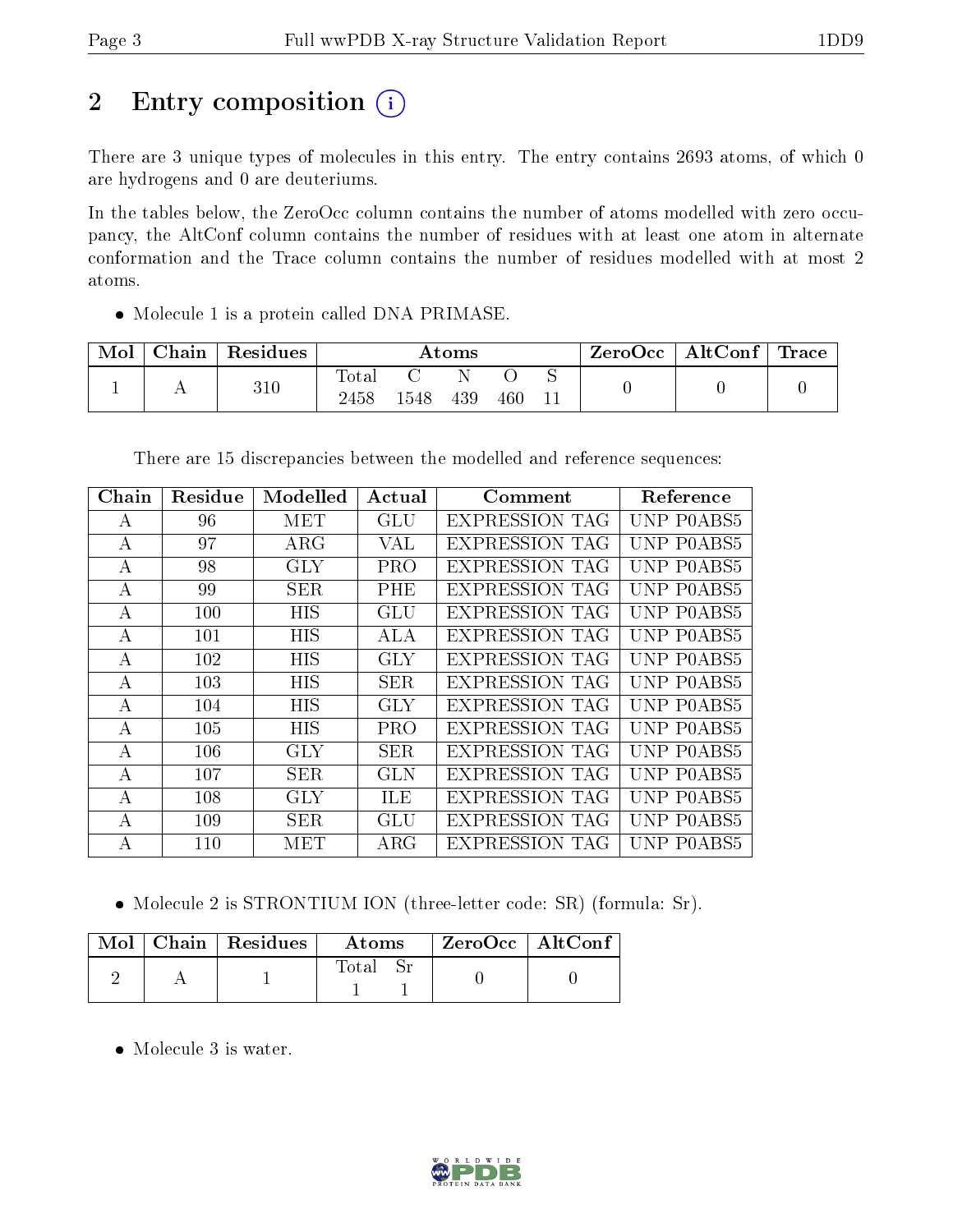|  | $Mol$   Chain   Residues | Atoms               | $ZeroOcc$   AltConf |  |
|--|--------------------------|---------------------|---------------------|--|
|  | 234                      | Fotal<br>234<br>234 |                     |  |

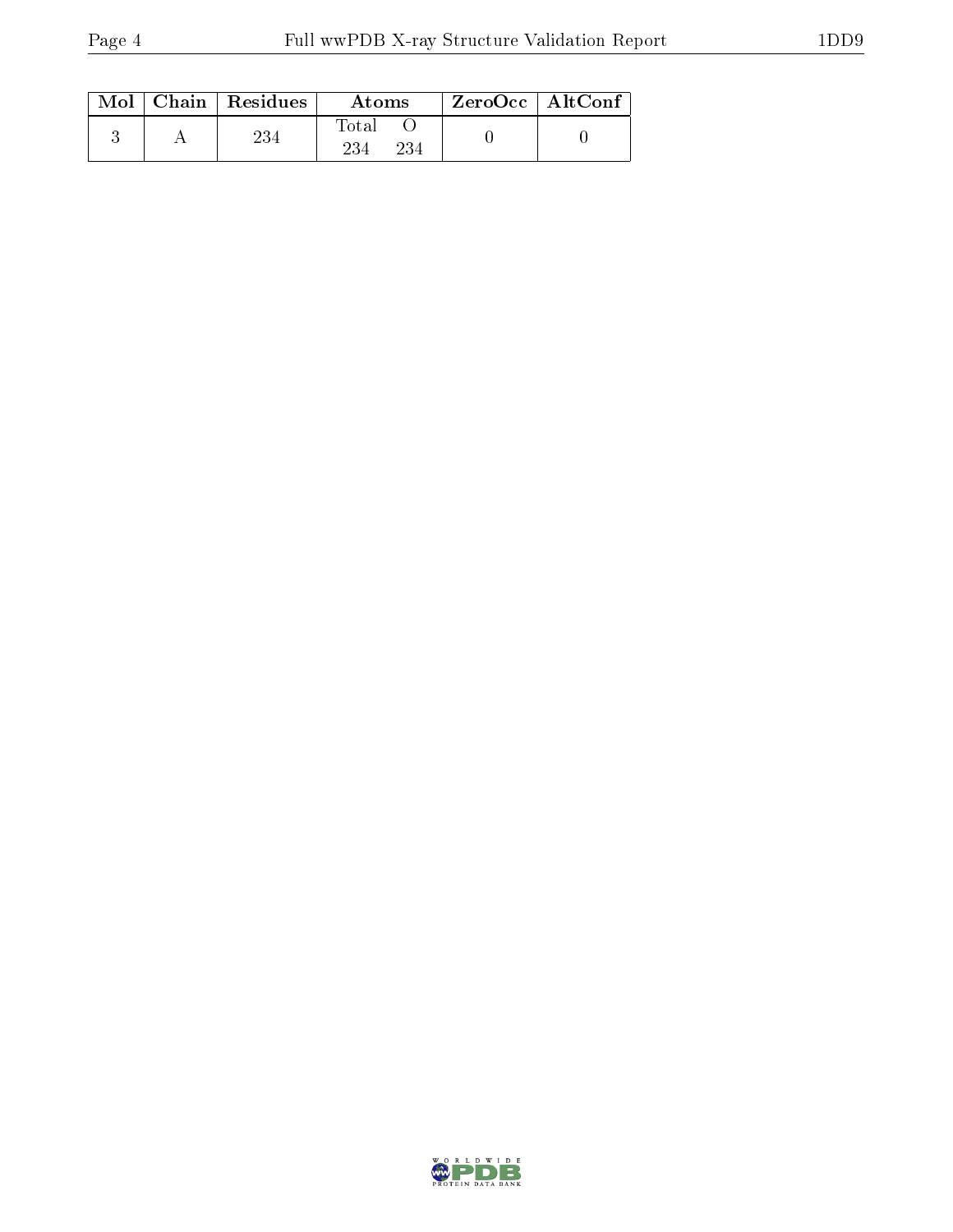# 3 Residue-property plots  $(i)$

These plots are drawn for all protein, RNA, DNA and oligosaccharide chains in the entry. The first graphic for a chain summarises the proportions of the various outlier classes displayed in the second graphic. The second graphic shows the sequence view annotated by issues in geometry. Residues are color-coded according to the number of geometric quality criteria for which they contain at least one outlier: green  $= 0$ , yellow  $= 1$ , orange  $= 2$  and red  $= 3$  or more. Stretches of 2 or more consecutive residues without any outlier are shown as a green connector. Residues present in the sample, but not in the model, are shown in grey.

Note EDS was not executed.

• Molecule 1: DNA PRIMASE



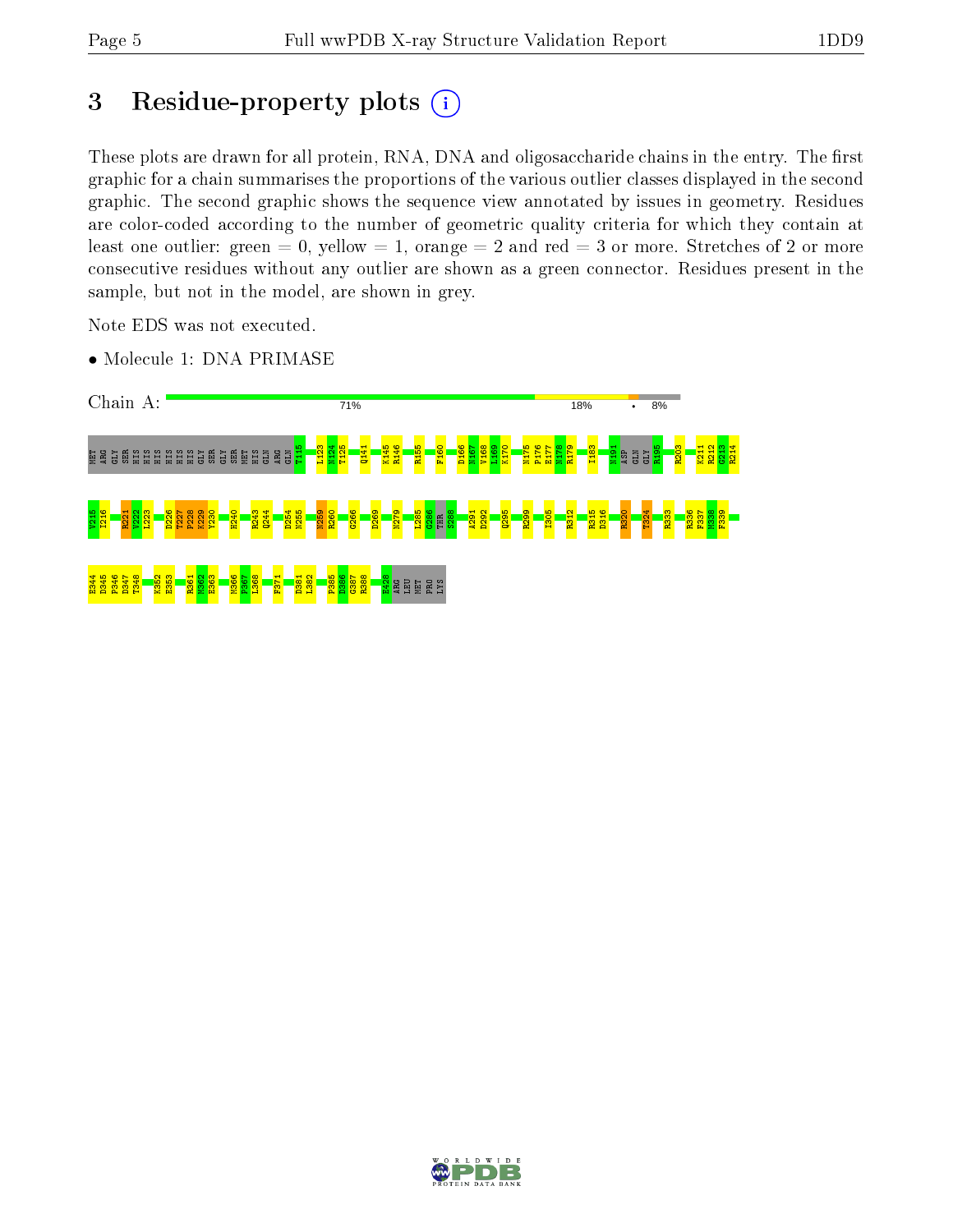## 4 Data and refinement statistics  $(i)$

Xtriage (Phenix) and EDS were not executed - this section is therefore incomplete.

| Property                               | <b>Value</b>                                    | Source    |  |
|----------------------------------------|-------------------------------------------------|-----------|--|
| Space group                            | P 21 21 21                                      | Depositor |  |
| Cell constants                         | 57.87Å<br>148.45Å<br>38.34Å                     | Depositor |  |
| a, b, c, $\alpha$ , $\beta$ , $\gamma$ | $90.00^\circ$<br>$90.00^\circ$<br>$90.00^\circ$ |           |  |
| Resolution (A)                         | 20.00<br>-1.60                                  | Depositor |  |
| % Data completeness                    | (Not available) $(20.00-1.60)$                  | Depositor |  |
| (in resolution range)                  |                                                 |           |  |
| $\mathrm{R}_{merge}$                   | 0.04                                            | Depositor |  |
| $\mathrm{R}_{sym}$                     | (Not available)                                 | Depositor |  |
| Refinement program                     | <b>REFMAC</b>                                   | Depositor |  |
| $R, R_{free}$                          | 0.276<br>0.231                                  | Depositor |  |
| Estimated twinning fraction            | No twinning to report.                          | Xtriage   |  |
| Total number of atoms                  | 2693                                            | wwPDB-VP  |  |
| Average B, all atoms $(A^2)$           | 27.0                                            | wwPDB-VP  |  |

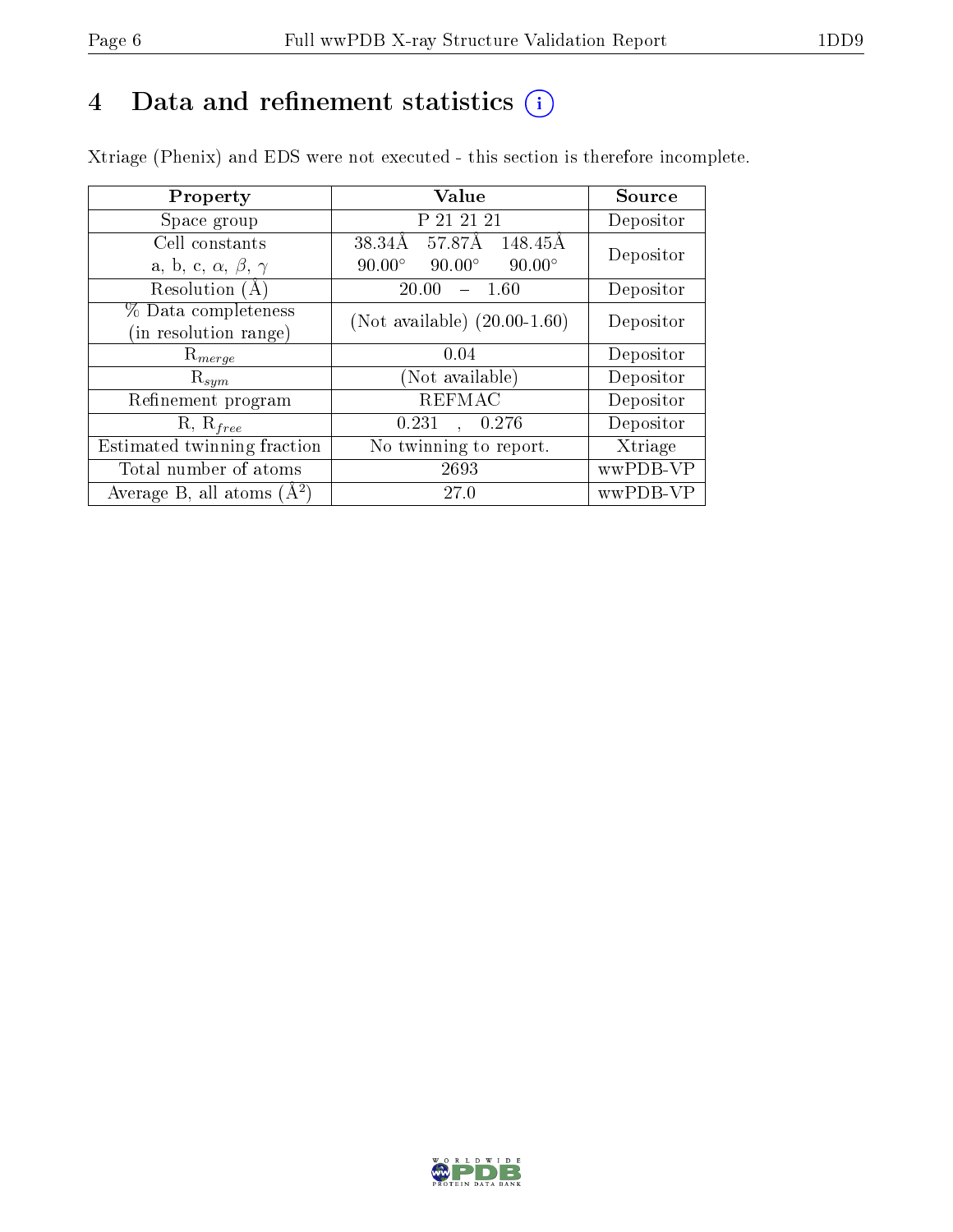# 5 Model quality  $(i)$

## 5.1 Standard geometry  $(i)$

Bond lengths and bond angles in the following residue types are not validated in this section: SR

The Z score for a bond length (or angle) is the number of standard deviations the observed value is removed from the expected value. A bond length (or angle) with  $|Z| > 5$  is considered an outlier worth inspection. RMSZ is the root-mean-square of all Z scores of the bond lengths (or angles).

|  | $Mol$   Chain |      | Bond lengths                   | Bond angles |                     |  |
|--|---------------|------|--------------------------------|-------------|---------------------|--|
|  |               |      | RMSZ $\mid \#Z \mid >5$   RMSZ |             | $\# Z  > 5$         |  |
|  |               | 0.36 | 0/2505                         | 0.96        | $10/3386$ $(0.3\%)$ |  |

Chiral center outliers are detected by calculating the chiral volume of a chiral center and verifying if the center is modelled as a planar moiety or with the opposite hand.A planarity outlier is detected by checking planarity of atoms in a peptide group, atoms in a mainchain group or atoms of a sidechain that are expected to be planar.

|  | $\mid$ Mol $\mid$ Chain $\mid$ #Chirality outliers $\mid$ #Planarity outliers $\mid$ |
|--|--------------------------------------------------------------------------------------|
|  |                                                                                      |

There are no bond length outliers.

All (10) bond angle outliers are listed below:

| Mol | Chain | Res | Type        | Atoms        | Z        | Observed $(°)$ | $\text{Ideal}(\textsuperscript{o})$ |
|-----|-------|-----|-------------|--------------|----------|----------------|-------------------------------------|
| 1   | А     | 227 | THR         | $CA-C-O$     | $-10.01$ | 99.08          | 120.10                              |
| 1   | А     | 228 | <b>PRO</b>  | $CA-N-CD$    | $-7.24$  | 101.37         | 111.50                              |
| 1   | А     | 320 | $\rm{ARG}$  | $NE- CZ-NH2$ | $-7.09$  | 116.76         | 120.30                              |
| 1   | А     | 333 | $\rm{ARG}$  | $NE-CZ-NH1$  | 7.08     | 123.84         | 120.30                              |
| 1   | А     | 333 | $\rm{ARG}$  | NE-CZ-NH2    | $-6.32$  | 117.14         | 120.30                              |
| 1   | А     | 228 | PRO         | $N$ -CD-CG   | 6.32     | 112.68         | 103.20                              |
| 1   | А     | 203 | $\rm{ARG}$  | $NE- CZ-NH2$ | $-6.15$  | 117.23         | 120.30                              |
| 1   | А     | 228 | <b>PRO</b>  | $N$ -CA-CB   | 5.83     | 110.30         | 103.30                              |
| 1   | А     | 221 | $\rm{ARG}$  | $NE-CZ-NH1$  | 5.31     | 122.95         | 120.30                              |
| 1   | А     | 221 | ${\rm ARG}$ | $CD-NE- CZ$  | 5.13     | 130.79         | 123.60                              |

There are no chirality outliers.

All (2) planarity outliers are listed below:

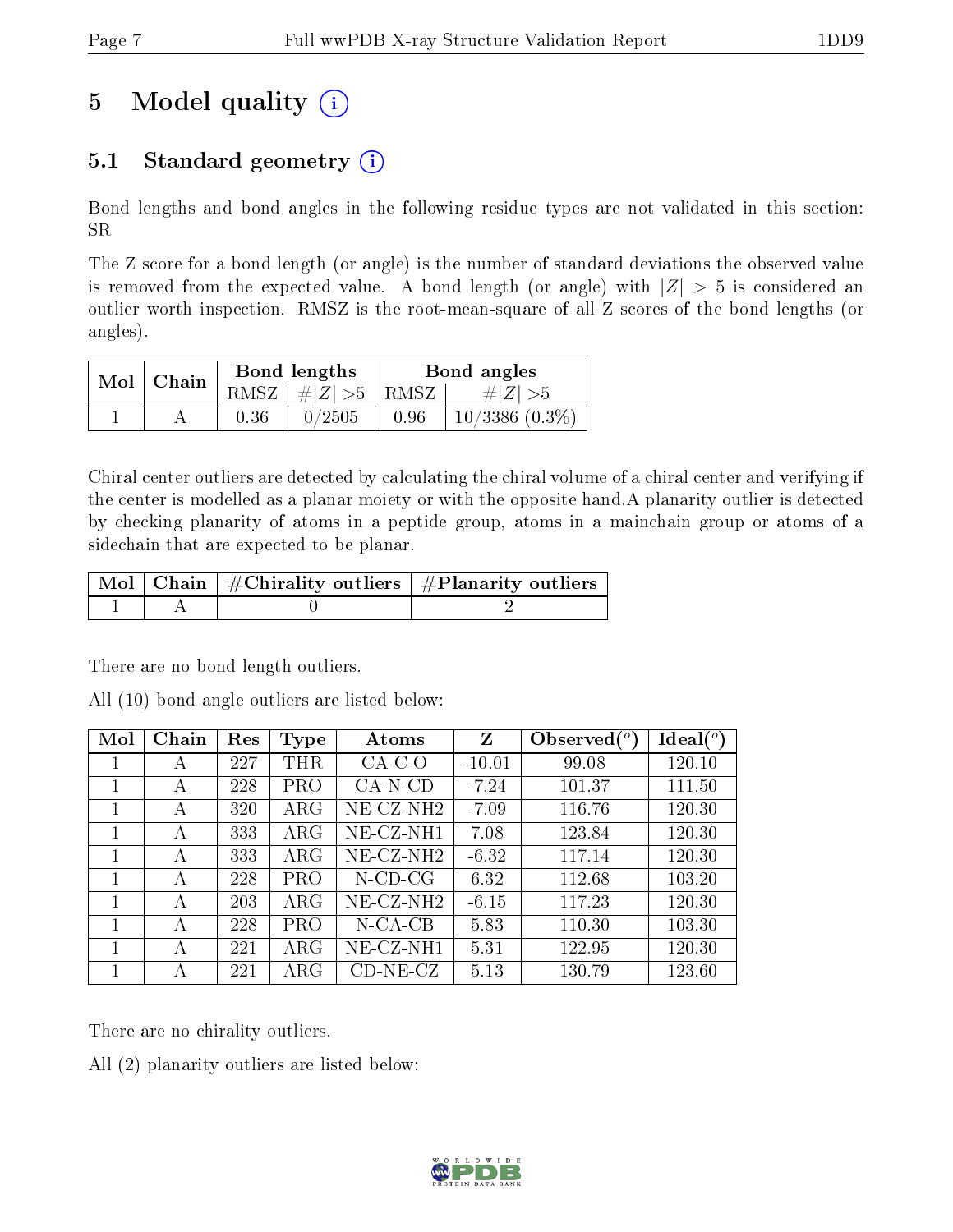| $\Box$ Mol $\parallel$ Chain $\parallel$ Res $\parallel$ Type $\perp$ |     | Group                    |
|-----------------------------------------------------------------------|-----|--------------------------|
|                                                                       | 227 | THR   Mainchain, Peptide |

### 5.2 Too-close contacts  $(i)$

In the following table, the Non-H and H(model) columns list the number of non-hydrogen atoms and hydrogen atoms in the chain respectively. The H(added) column lists the number of hydrogen atoms added and optimized by MolProbity. The Clashes column lists the number of clashes within the asymmetric unit, whereas Symm-Clashes lists symmetry related clashes.

| . Mol∣ |      |      | Chain   Non-H   H(model)   H(added)   Clashes   Symm-Clashes |
|--------|------|------|--------------------------------------------------------------|
|        | 2458 | 2425 |                                                              |
|        |      |      |                                                              |
|        | 234  |      |                                                              |
|        | 2693 | 2425 |                                                              |

The all-atom clashscore is defined as the number of clashes found per 1000 atoms (including hydrogen atoms). The all-atom clashscore for this structure is 11.

All (56) close contacts within the same asymmetric unit are listed below, sorted by their clash magnitude.

| Atom-1               | Atom-2               | Interatomic    | Clash         |
|----------------------|----------------------|----------------|---------------|
|                      |                      | distance $(A)$ | overlap $(A)$ |
| 1: A: 166: ASP: OD2  | 1: A:170:LYS:HE3     | 1.63           | 0.98          |
| 1: A:260: ARG:NH1    | 1: A:363: GLU:OE2    | 2.12           | 0.82          |
| 1:A:337:PHE:HE1      | 1:A:368:LEU:HD12     | 1.45           | 0.81          |
| 1:A:226:ASP:OD2      | 3:A:691:HOH:O        | 1.98           | 0.79          |
| 1:A:141:GLN:HG2      | 1:A:145:LYS:HE3      | 1.73           | 0.70          |
| 1:A:254:ASP:O        | 1:A:254:ASP:OD1      | 2.10           | 0.69          |
| 1: A:344: GLU:OE1    | 1: A:348:THR:OG1     | 2.05           | 0.69          |
| 1: A: 166: ASP: OD2  | 1: A:170: LYS: CE    | 2.39           | 0.69          |
| 1: A: 123: LEU: HD21 | 1: A: 168: VAL: HG13 | 1.76           | 0.68          |
| 1: A:269: ASP:OD1    | 3:A:614:HOH:O        | 2.12           | 0.67          |
| 1: A: 366: MET: HE3  | 1: A:371: PHE:HB2    | 1.75           | 0.66          |
| 1: A:348:THR:O       | 1: A: 352: LYS: HG3  | 1.97           | 0.64          |
| 1: A:316: ASP:OD1    | 3:A:692:HOH:O        | 2.15           | 0.64          |
| 1: A:216: ILE: HD12  | 1:A:244:GLN:OE1      | 1.99           | 0.62          |
| 1: A:315: ARG: HG3   | 3: A:657:HOH:O       | 1.99           | 0.62          |
| 1: A: 339: PHE: HE1  | 1: A:366: MET:CE     | 2.14           | 0.60          |
| 1:A:216:ILE:CD1      | 1: A:244: GLN:OE1    | 2.48           | 0.60          |
| 1:A:175:ASN:OD1      | 1:A:177:GLU:HB2      | 2.01           | 0.59          |
| 1:A:259:ASN:HD22     | 1:A:259:ASN:H        | 1.48           | 0.59          |
| 1:A:292:ASP:HA       | 1: A:295: GLN: HE21  | 1.69           | 0.56          |

Continued on next page...

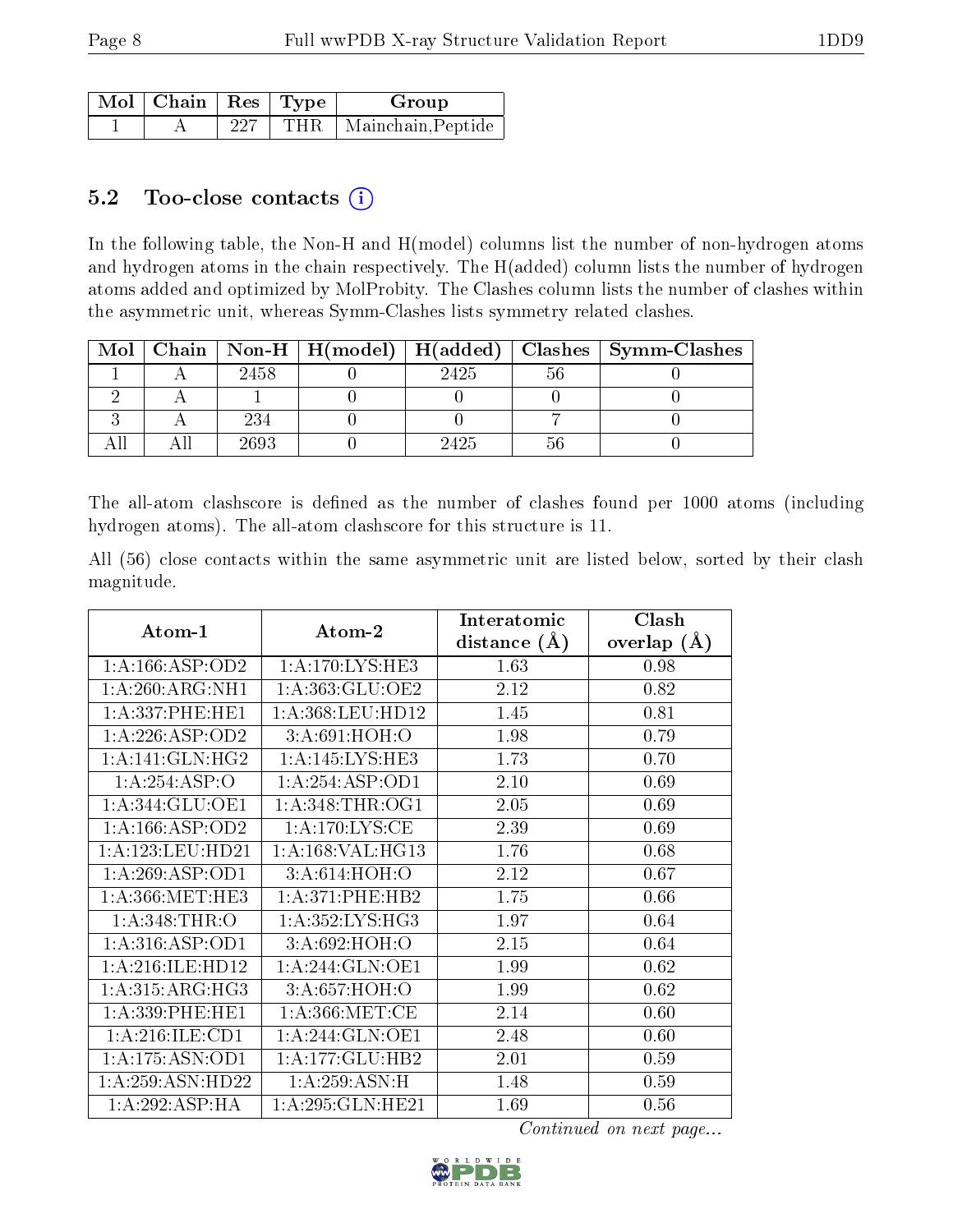| Contribution provided pugues |                                          | Interatomic      | Clash         |
|------------------------------|------------------------------------------|------------------|---------------|
| Atom-1                       | Atom-2                                   | distance $(\AA)$ | overlap $(A)$ |
| 1: A:366: MET:HE1            | 1: A:371:PHE:CD1                         | 2.41             | 0.56          |
| 1: A:337:PHE:CE1             | 1: A:368:LEU:HD12                        | 2.35             | 0.55          |
| 1:A:320:ARG:O                | 1:A:324:THR:HG23                         | 2.07             | 0.55          |
| 1: A:211:LYS:NZ              | $1:A:299:ARG:\overline{NH2}$             | 2.56             | 0.53          |
| 1:A:155:ARG:NH1              | 1:A:279:ASN:OD1                          | 2.41             | 0.53          |
| 1: A:146: ARG: NH1           | 1:A:347:ASP:OD2                          | 2.42             | 0.53          |
| 1: A:160: PHE:HE1            | 1:A:223:LEU:HD12                         | 1.75             | 0.51          |
| 1:A:320:ARG:HD2              | 3: A:569:HOH:O                           | 2.10             | 0.51          |
| 1:A:179:ARG:O                | 1: A: 183: ILE: HG13                     | 2.09             | 0.51          |
| 1: A: 339: PHE: HE1          | 1: A:366:MET:HE2                         | 1.75             | 0.51          |
| 1:A:291:ALA:O                | 1: A:295: GLN: HG3                       | 2.11             | 0.50          |
| 1: A: 385: PRO: HA           | 1:A:388:ARG:NH1                          | 2.27             | 0.50          |
| 1: A:254: ASP:OD2            | 1: A:279: ASN:HB3                        | 2.12             | 0.49          |
| 1:A:345:ASP:HB2              | 1:A:346:PRO:CD                           | 2.43             | 0.49          |
| 1: A: 123: LEU: HD21         | 1: A: 168: VAL: CG1                      | 2.40             | 0.49          |
| 1:A:211:LYS:NZ               | 1:A:299:ARG:HH22                         | 2.11             | 0.48          |
| 1: A: 175: ASN: ND2          | 1:A:176:PRO:HD2                          | 2.29             | 0.47          |
| 1: A:160: PHE:CE1            | 1:A:223:LEU:HD12                         | 2.49             | 0.47          |
| 1: A:254: ASP:OD2            | 1: A:279: ASN:CB                         | 2.63             | 0.47          |
| 1: A:125:THR:OG1             | 3:A:700:HOH:O                            | 1.96             | 0.46          |
| 1:A:240:HIS:HB2              | 1:A:243:ARG:HG2                          | 1.96             | 0.46          |
| 1:A:345:ASP:HB2              | 1: A: 346: PRO: HD2                      | 1.98             | 0.44          |
| 1: A: 385: PRO: HA           | 1:A:388:ARG:HH11                         | 1.82             | 0.44          |
| 1: A: 339: PHE: HE1          | 1: A:366:MET:HE1                         | 1.82             | 0.44          |
| 1: A: 381: ABP:O             | 1:A:387:GLY:HA3                          | 2.18             | 0.43          |
| 1:A:353:GLU:OE2              | 1:A:361:ARG:NH2                          | 2.36             | 0.42          |
| 1: A:229: LYS: HG3           | 1: A:230:TYR:CD1                         | 2.55             | 0.42          |
| 1: A:259: ASN:H              | 1:A:259:ASN:ND2                          | 2.16             | 0.42          |
| 1:A:221:ARG:HG3              | 1: A:230:TYR:CE2                         | 2.54             | 0.42          |
| 1:A:266:GLY:HA2              | 3:A:708:HOH:O                            | 2.19             | 0.42          |
| 1:A:211:LYS:HZ3              | 1:A:299:ARG:HH22                         | 1.66             | 0.41          |
| 1: A:339: PHE:CE1            | 1: A:366:MET:HE2                         | 2.55             | 0.41          |
| 1:A:305:ILE:HD11             | 1:A:336:ARG:NH2                          | 2.35             | 0.40          |
| 1: A: 337: PHE: HE1          | $1: A: 368: \overline{\textrm{LEU:CD1}}$ | 2.25             | 0.40          |
| 1:A:212:ARG:NH1              | 1:A:214:ARG:NH1                          | 2.68             | 0.40          |
| 1: A: 259: ASN: N            | 1: A:259: ASN:ND2                        | 2.70             | 0.40          |

Continued from previous page.

There are no symmetry-related clashes.

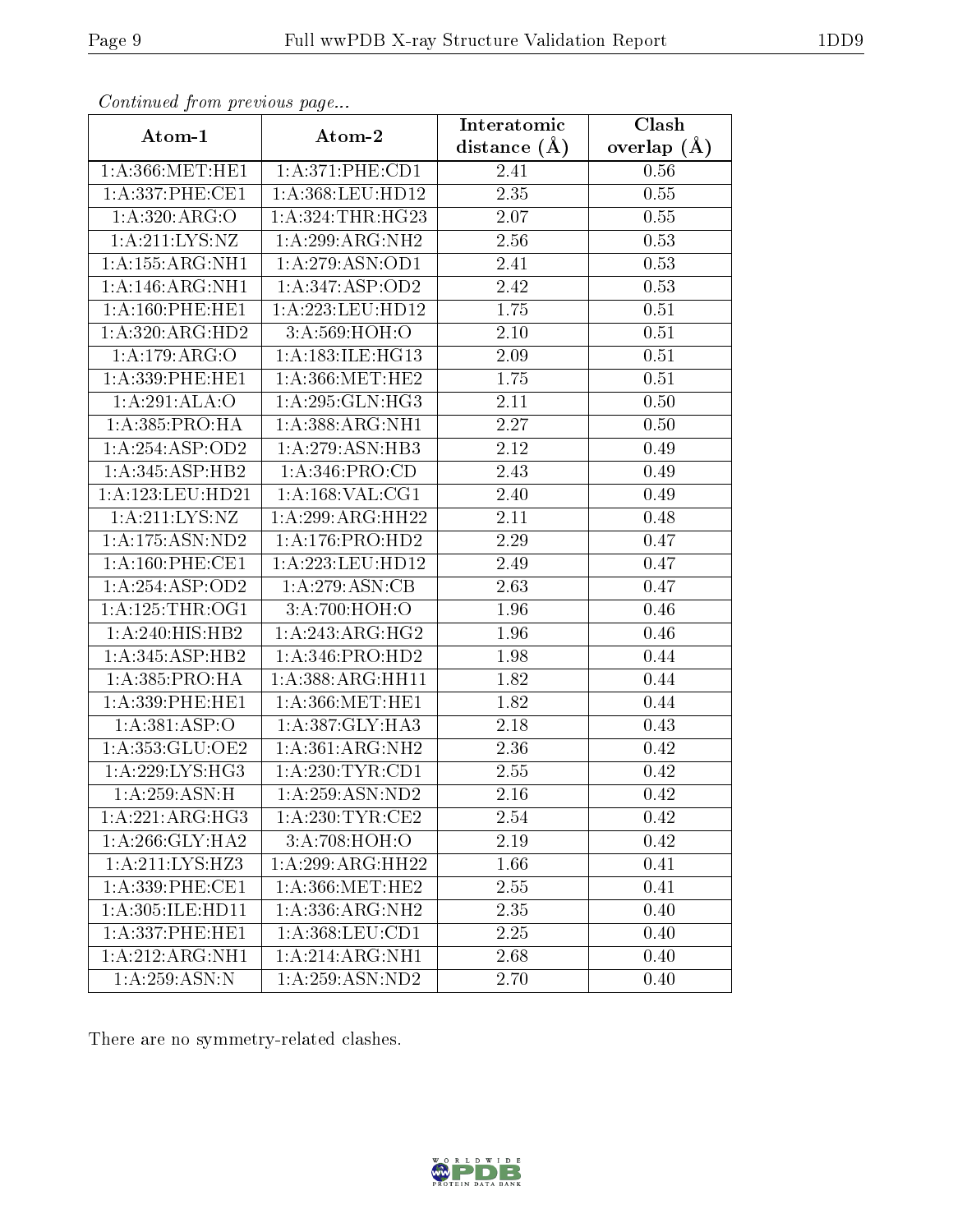## 5.3 Torsion angles (i)

#### 5.3.1 Protein backbone  $(i)$

In the following table, the Percentiles column shows the percent Ramachandran outliers of the chain as a percentile score with respect to all X-ray entries followed by that with respect to entries of similar resolution.

The Analysed column shows the number of residues for which the backbone conformation was analysed, and the total number of residues.

| Mol   Chain | Analysed                                       |  |          | Favoured   Allowed   Outliers   Percentiles |
|-------------|------------------------------------------------|--|----------|---------------------------------------------|
|             | $^{\prime}$ 304/338 (90%)   299 (98%)   3 (1%) |  | $2(1\%)$ | $\boxed{22}$ $\boxed{7}$                    |

All (2) Ramachandran outliers are listed below:

| Mol | Chain | Res  | Fype |
|-----|-------|------|------|
|     |       |      |      |
|     |       | 50 L |      |

#### 5.3.2 Protein sidechains  $(i)$

In the following table, the Percentiles column shows the percent sidechain outliers of the chain as a percentile score with respect to all X-ray entries followed by that with respect to entries of similar resolution.

The Analysed column shows the number of residues for which the sidechain conformation was analysed, and the total number of residues.

| Mol   Chain | Analysed        |            |           | Rotameric   Outliers   Percentiles |
|-------------|-----------------|------------|-----------|------------------------------------|
|             | $259/283(92\%)$ | 253 (98\%) | 6 $(2\%)$ | 25<br>50 <sub>1</sub>              |

All (6) residues with a non-rotameric sidechain are listed below:

| Mol | Chain | Res | Type       |
|-----|-------|-----|------------|
|     |       | 229 | <b>LYS</b> |
|     |       | 259 | <b>ASN</b> |
|     |       | 285 | LEU        |
|     |       | 312 | $\rm{ARG}$ |
|     |       | 324 | <b>THR</b> |
|     |       | 382 | LEU        |

Some sidechains can be flipped to improve hydrogen bonding and reduce clashes. All (7) such sidechains are listed below:

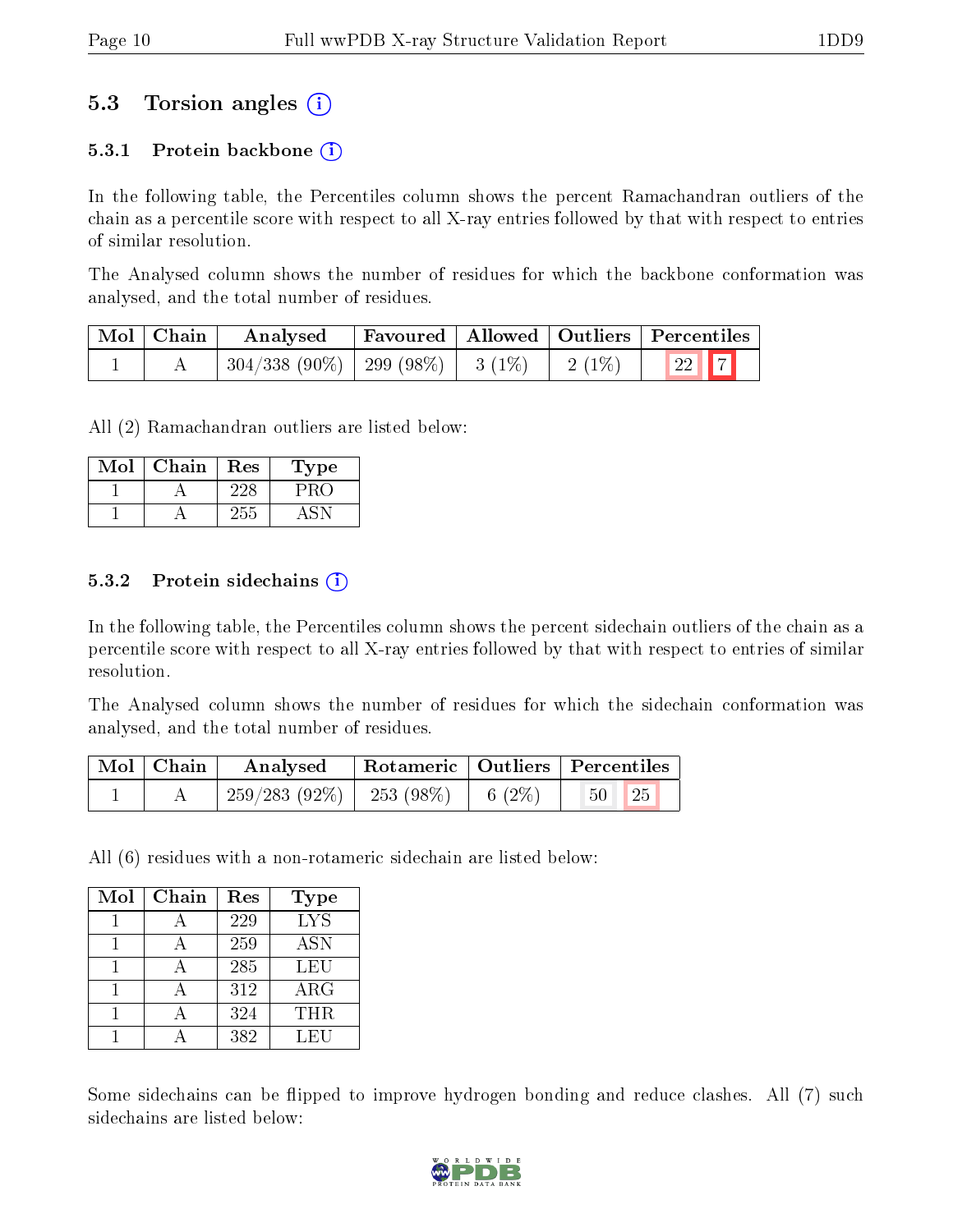| Mol | Chain | $\operatorname{Res}$ | Type                    |
|-----|-------|----------------------|-------------------------|
|     |       | 124                  | $\overline{\text{ASN}}$ |
|     | А     | 178                  | <b>ASN</b>              |
|     |       | 232                  | <b>ASN</b>              |
|     |       | 259                  | <b>ASN</b>              |
|     |       | 295                  | <b>GLN</b>              |
|     |       | 374                  | <b>ASN</b>              |
|     |       | 417                  | <b>ASN</b>              |

#### 5.3.3 RNA [O](https://www.wwpdb.org/validation/2017/XrayValidationReportHelp#rna)i

There are no RNA molecules in this entry.

#### 5.4 Non-standard residues in protein, DNA, RNA chains (i)

There are no non-standard protein/DNA/RNA residues in this entry.

### 5.5 Carbohydrates (i)

There are no monosaccharides in this entry.

#### 5.6 Ligand geometry  $(i)$

Of 1 ligands modelled in this entry, 1 is monoatomic - leaving 0 for Mogul analysis.

There are no bond length outliers.

There are no bond angle outliers.

There are no chirality outliers.

There are no torsion outliers.

There are no ring outliers.

No monomer is involved in short contacts.

### 5.7 [O](https://www.wwpdb.org/validation/2017/XrayValidationReportHelp#nonstandard_residues_and_ligands)ther polymers  $(i)$

There are no such residues in this entry.

### 5.8 Polymer linkage issues  $(i)$

There are no chain breaks in this entry.